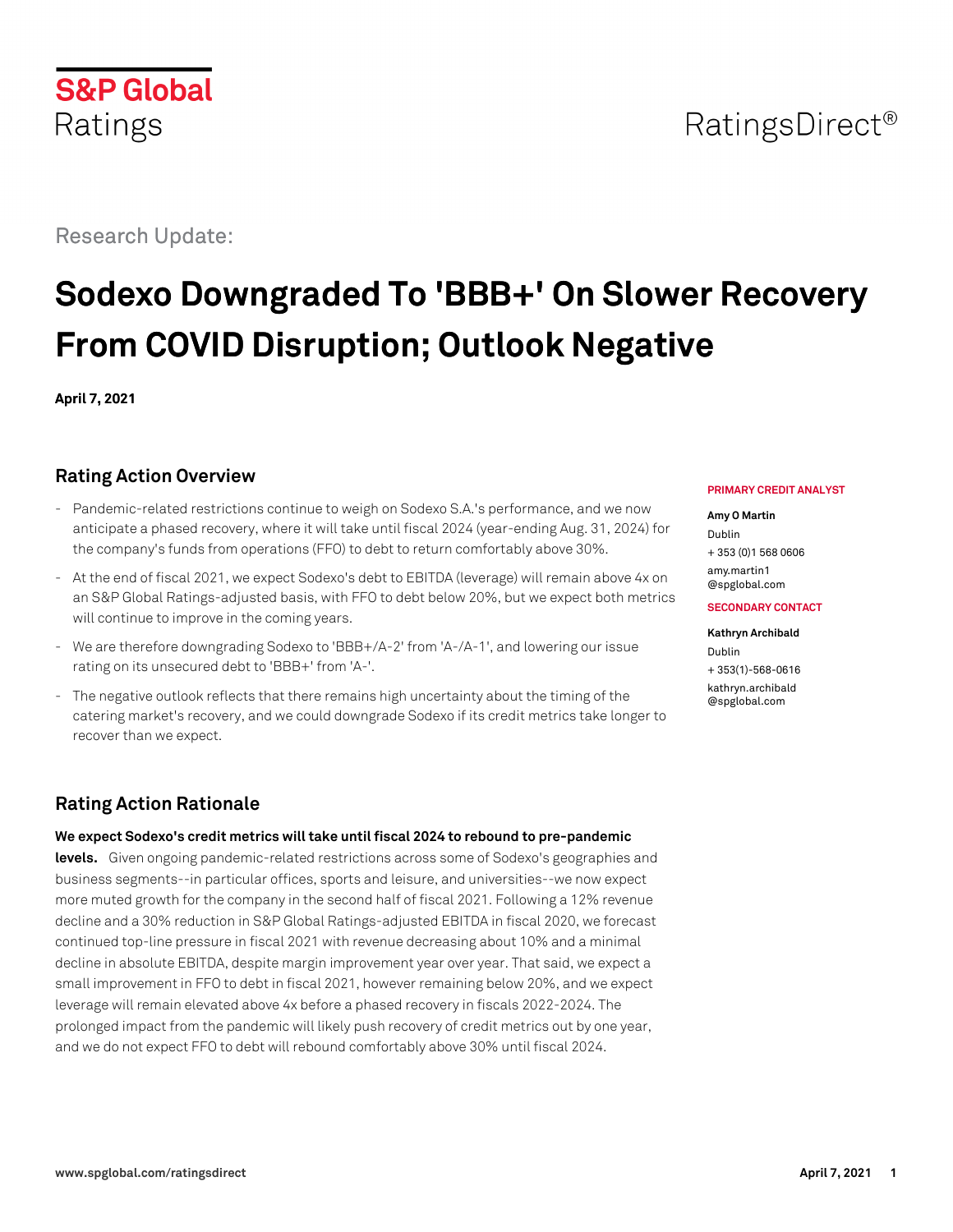**The pandemic has had a mixed impact across Sodexo's business segment, but margins have been supported by both cost initiatives and furlough schemes.** The health care and seniors segment has remained largely resilient over the past year, supported primarily by a new contract for rapid testing in the U.K. and improved customer retention in North America. The business and administration (B&A) and education segments continue to see improvements quarter over quarter, but we expect revenue will remain below pre-pandemic levels in fiscal 2021 by about 30% for B&A and 60% for education. Overall, we expect the company's margins will continue to improve following Sodexo's implementation of its Global Effectiveness and Transformation program, with much of this margin benefit expected during fiscal 2022. This, coupled with a rebound in volumes should result in an S&P Global Ratings-adjusted EBITDA margin of 6.9% at fiscal year-end 2022, which is 90% of pre-pandemic margins.

**We do not expect any pressure on Sodexo's exceptional liquidity following repayment of its U.S. private placement (USPP) notes.** Sodexo is no longer bound by financial covenants and has strong financial flexibility, following the prepayment of its USPP notes in August 2020. The company's substantial cash on balance sheet of about €2.2 billion as of half-year fiscal 2021 and full availability under its revolving credit facility support our exceptional liquidity assessment. This is despite the cash reversal of a number of nonrecurring items, including government-deferred payments, a fine for anti-competitive behavior, the impact of its cost-saving initiatives, and the planned resumption of dividend distributions in the coming 12-24 months.

#### **Environmental, social, and governance (ESG) credit factors for this credit rating change:**

- Health and safety

### **Outlook**

The negative outlook reflects that there remains high uncertainty about the timing of the catering market's recovery, and increased risk of a further downgrade if Sodexo's credit metrics do not recover at the pace we expect due to a prolonged impact from the pandemic.

#### **Upside scenario**

We could consider revising the outlook to stable if FFO to debt rebounds toward 25% and Sodexo continues deleveraging. We expect that a quicker containment of COVID-19, improved EBITDA margin, or lower levels of shareholder-friendly activity could support this rebound.

#### **Downside scenario**

We could lower the ratings if we anticipate that the pandemic will have a longer-term impact on the company, resulting in FFO to debt remaining below 25% on a prolonged basis. We expect this could result from a slower rebound in volumes due to continued restrictions across geographies and limited capacity at events for an extended period of time.

### **Company Description**

Sodexo is one of the world's largest service providers offering over 100 services, including food services, reception, maintenance, cleaning, and facilities and equipment management. It also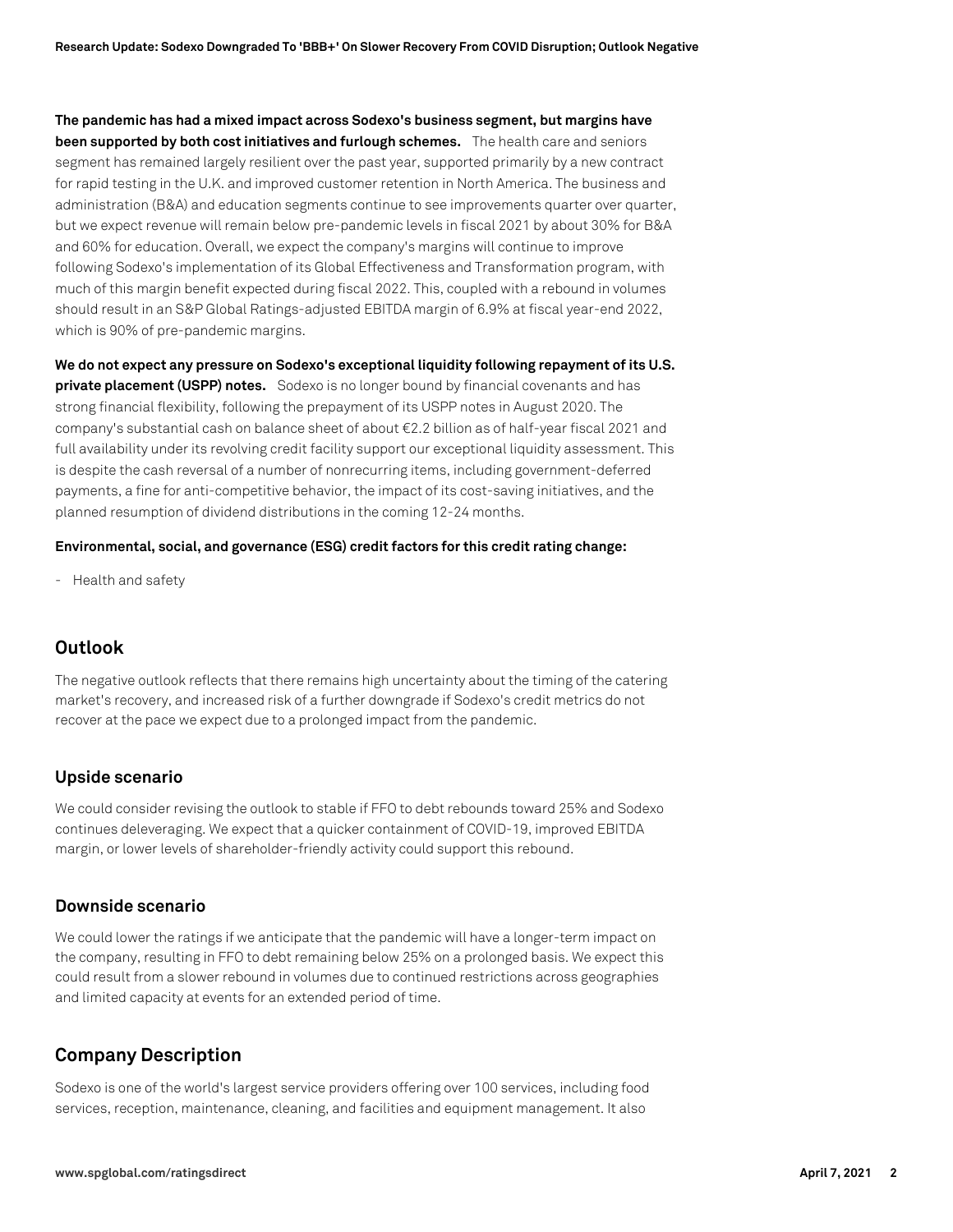provides services and programs to boost employee engagement, and simplify and optimize mobility and expense management, as well as in-home assistance, child-care centers, and concierge services. It has operations across 64 countries, with over 420,000 employees. It is one of the largest private employers worldwide, and serves 100 million consumers each day through onsite, personal and home, and benefits and rewards services.

The company reported revenue of  $\epsilon$ 19.3 billion in fiscal 2020 and is included in the CAC 40 ESG, CAC Next 20, FTSE4Good, and DJSI indices.

## **Our Base-Case Scenario**

**S&P Global Ratings believes there remains high, albeit moderating, uncertainty about the evolution of the coronavirus pandemic and its economic effects.** Vaccine production is ramping up and rollouts are gathering pace around the world. Widespread immunization, which will help pave the way for a return to more normal levels of social and economic activity, looks to be achievable by most developed economies by the end of the third quarter. However, some emerging markets may only be able to achieve widespread immunization by year-end or later. We use these assumptions about vaccine timing in assessing the economic and credit implications associated with the pandemic (see our research here: www.spglobal.com/ratings). As the situation evolves, we will update our assumptions and estimates accordingly.

#### **Assumptions**

- Negative growth of about 10% in 2021 with a minimal level of inorganic growth. We expect a rebound in 2022 of about 12% of which 10% is supported by increased volumes as pandemic-related restrictions ease and the remainder by inorganic growth. In the coming years, we expect growth of 5%-7%.
- S&P Global Ratings-adjusted EBITDA margins to increase about 30 basis points (bps) in 2021, followed by a strong rebound in 2022 to about 6.9% as volumes improve.
- Strong cash management, particularly in the onsite business to support minimal working capital obligations, following the reversal of deferred-government payments.
- Capital expenditure (capex) increasing gradually toward 2.5% of revenue per year in coming years, but we expect capex will be largely in line with the prior year in fiscal 2021.
- Sodexo will use internally generated funds as the main financial pillar for mergers and acquisitions and shareholder remuneration. We forecast minimal acquisitions in 2021, but an increase to €200 million in 2021. We forecast a return to dividends in 2021 at the lower end of 50%-60% of the prior year's net income, amounting to about €70 million in 2022.

#### **Key metrics**

- S&P Global Ratings-adjusted debt to EBITDA to remain above 4.0x at fiscal year-end 2021, improving toward 3x by 2022.
- Adjusted FFO to debt of about 17% at end-2021, then improving to about 25% in 2022.
- Discretionary cash flow to debt of about 7% in 2021, improving to about 12% by 2022.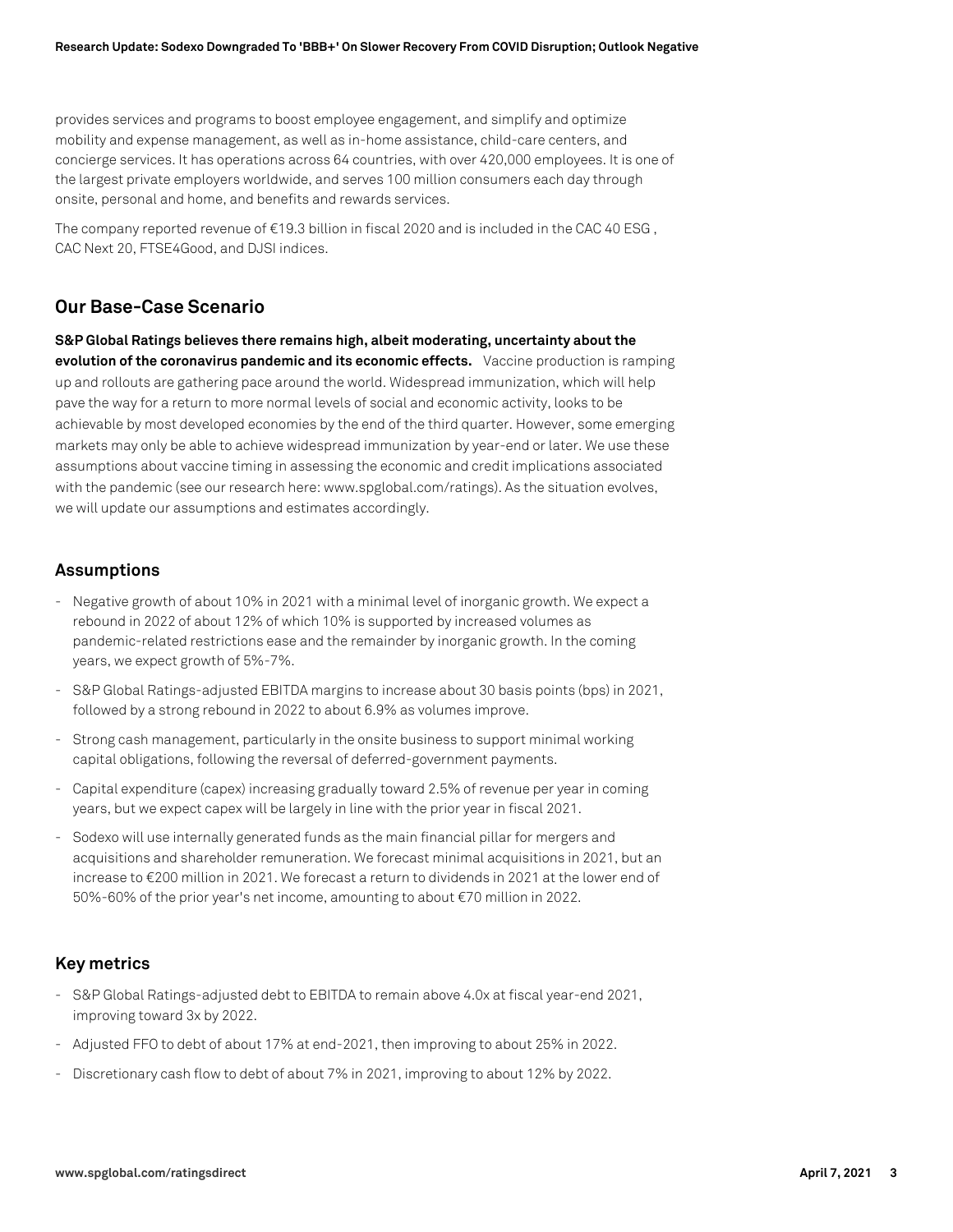# **Liquidity**

We view Sodexo's liquidity as exceptional and expect that its sources of liquidity will exceed uses by 2.0x and that its net sources would remain positive, even if EBITDA declines by more than 50%. We also consider that the company's strong standing in both domestic and overseas financial markets supports its liquidity.

We estimate that principal liquidity sources over the next 12 months include:

- Unrestricted cash, cash equivalents, and short-term investments of about €2.2 billion;
- Unused, committed credit lines of about €1.7 billion; and
- Cash FFO, adjusted for finance leases, of about €550 million.

For the same period, we estimate that principal liquidity uses include:

- Minimal additional net investment in working capital;
- Capex of about €400 million;
- Dividends of about €60 million-€80 million, over the coming 24 months.
- €128 million relating to a French competition authority fine; and
- Repayment of maturing debt of about €636 million.

#### **Dent maturities**

On Feb. 28, 2021:

- One year: €636 million
- One-to-five years: €1,502 million
- Thereafter: About €2,880 million

## **Covenants**

Following the repayment of the USPP debt in August 2020, the company is no longer bound by financial covenants.

### **Issue Ratings - Subordination Risk Analysis**

We rate Sodexo's debt in line with the issuer credit rating of BBB+', given that all of its debt is unsecured and there are no elements of significant subordination risk in its capital structure.

## **Ratings Score Snapshot**

Issuer Credit Rating: BBB+/Negative/A-2

Business risk: Strong

- Country risk: Low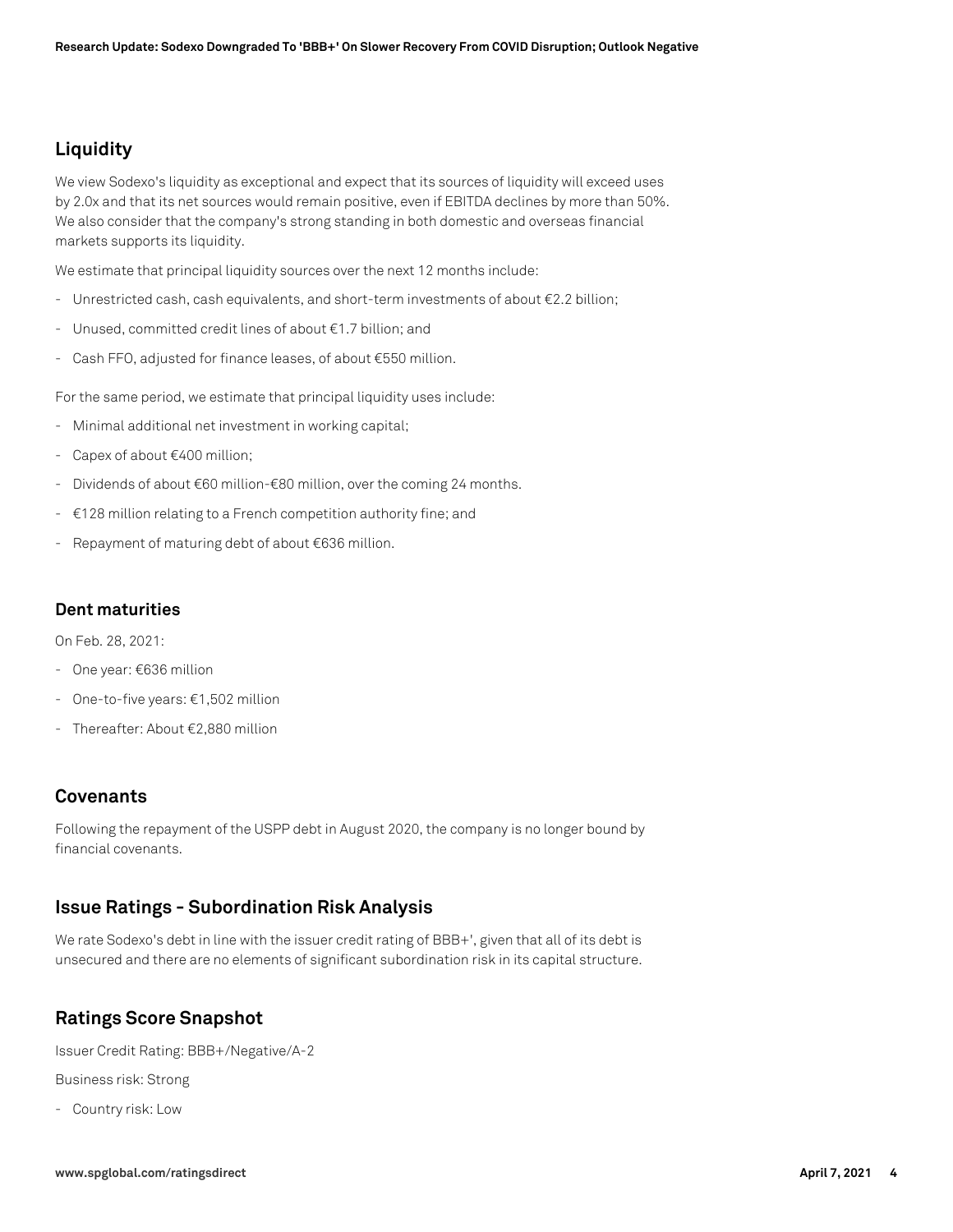- Industry risk: Intermediate
- Competitive position: Strong

#### Financial risk: Significant

- Cash flow/Leverage: Significant

Anchor: bbb

#### Modifiers

- Diversification/Portfolio effect: Neutral (no impact)
- Capital structure: Neutral (no impact)
- Liquidity: Exceptional (no impact)
- Financial policy: Neutral (no impact)
- Management and governance: Strong (no impact)
- Comparable ratings analysis: Positive (+1 notch)

## **Related Criteria**

- General Criteria: Group Rating Methodology, July 1, 2019
- Criteria | Corporates | General: Corporate Methodology: Ratios And Adjustments, April 1, 2019
- Criteria | Corporates | General: Reflecting Subordination Risk In Corporate Issue Ratings, March 28, 2018
- General Criteria: Methodology For Linking Long-Term And Short-Term Ratings, April 7, 2017
- Criteria | Corporates | General: Methodology And Assumptions: Liquidity Descriptors For Global Corporate Issuers, Dec. 16, 2014
- Criteria | Corporates | General: Corporate Methodology, Nov. 19, 2013
- General Criteria: Country Risk Assessment Methodology And Assumptions, Nov. 19, 2013
- General Criteria: Methodology: Industry Risk, Nov. 19, 2013
- General Criteria: Methodology: Management And Governance Credit Factors For Corporate Entities, Nov. 13, 2012
- General Criteria: Principles Of Credit Ratings, Feb. 16, 2011

## **Ratings List**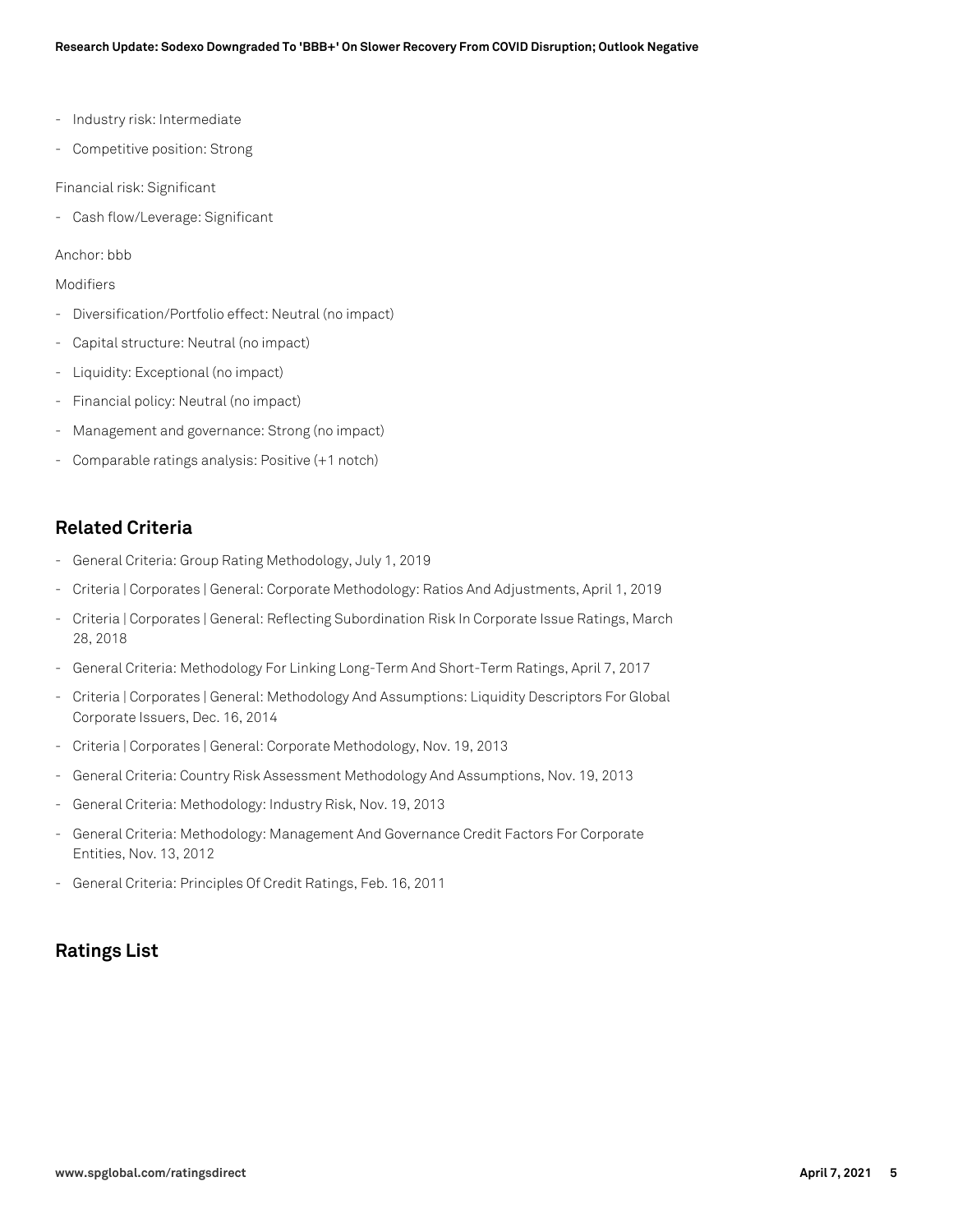| Downgraded           |                                   |         |
|----------------------|-----------------------------------|---------|
|                      | Т٥                                | From    |
| Sodexo S.A.          |                                   |         |
| Sodexo Inc.          |                                   |         |
| Sodexo Finance DAC   |                                   |         |
| Issuer Credit Rating | BBB+/Negative/A-2 A-/Negative/A-1 |         |
| Sodexo S.A.          |                                   |         |
| Senior Unsecured     | BBB+                              | А-      |
| Commercial Paper     | $A-2$                             | $A-1$   |
| Sodexo Finance DAC   |                                   |         |
| Commercial Paper     | $A-2$                             | $A - 1$ |

Certain terms used in this report, particularly certain adjectives used to express our view on rating relevant factors, have specific meanings ascribed to them in our criteria, and should therefore be read in conjunction with such criteria. Please see Ratings Criteria at www.standardandpoors.com for further information. A description of each of S&P Global Ratings' rating categories is contained in "S&P Global Ratings Definitions" at https://www.standardandpoors.com/en\_US/web/guest/article/-/view/sourceId/504352 Complete ratings information is available to subscribers of RatingsDirect at www.capitaliq.com. All ratings affected by this rating action can be found on S&P Global Ratings' public website at www.standardandpoors.com. Use the Ratings search box located in the left column. Alternatively, call one of the following S&P Global Ratings numbers: Client Support Europe (44) 20-7176-7176; London Press Office (44) 20-7176-3605; Paris (33) 1-4420-6708; Frankfurt (49) 69-33-999-225; Stockholm (46) 8-440-5914; or Moscow 7 (495) 783-4009.